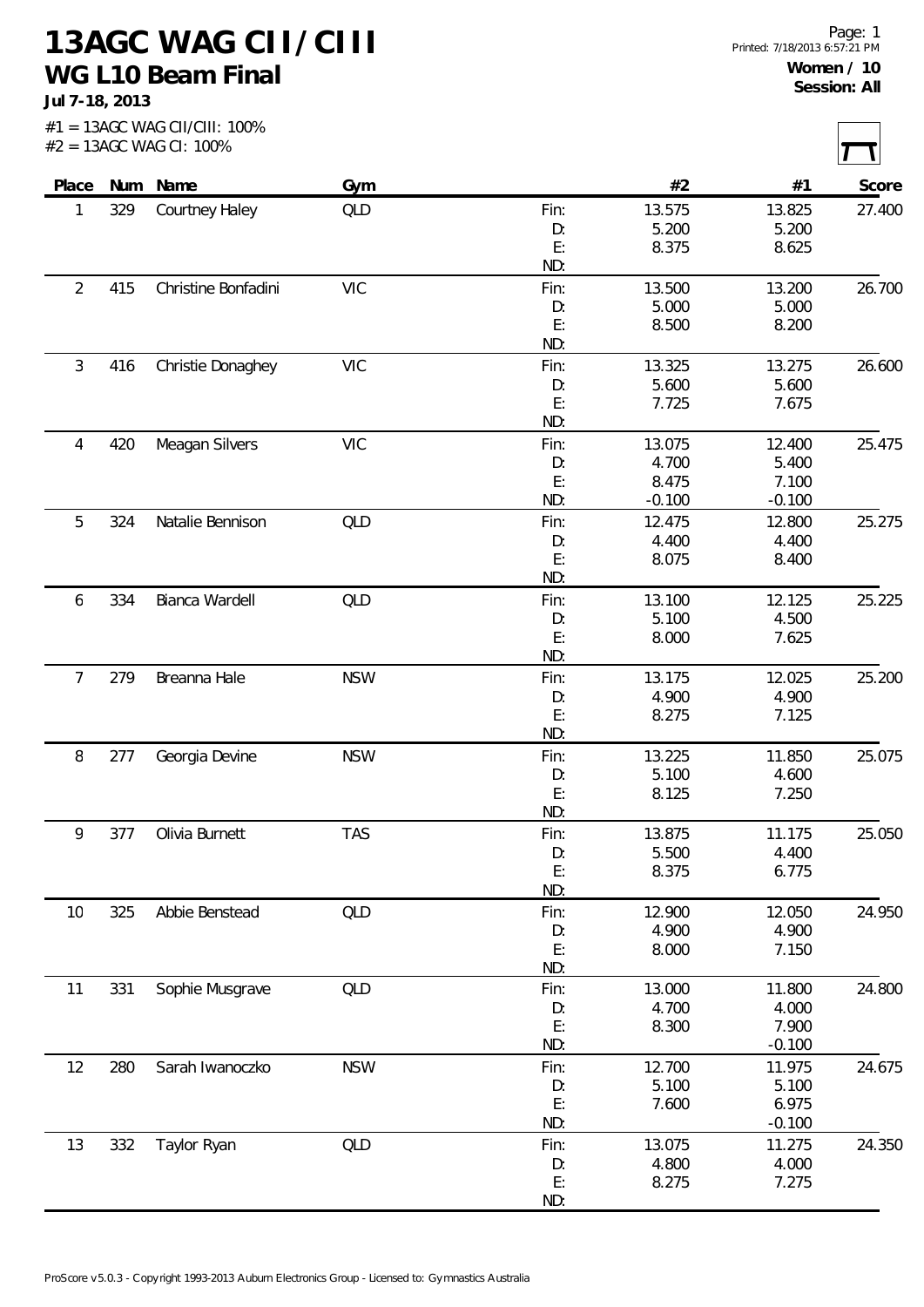**13AGC WAG CII/CIII WG L10 Beam Final**

**Jul 7-18, 2013**

 $#1 = 13AGC$  WAG CII/CIII: 100%

 $\overline{\phantom{0}}$  $\overline{\phantom{0}}$ 

| Place |     | Num Name         | Gym        |      | #2       | #1       | Score  |
|-------|-----|------------------|------------|------|----------|----------|--------|
| 14    | 326 | Alicia Biggs     | QLD        | Fin: | 12.575   | 11.150   | 23.725 |
|       |     |                  |            | D:   | 4.700    | 3.700    |        |
|       |     |                  |            | E:   | 7.875    | 7.450    |        |
|       |     |                  |            | ND:  |          |          |        |
| 15T   | 418 | Nicole Quine     | <b>VIC</b> | Fin: | 12.100   | 11.575   | 23.675 |
|       |     |                  |            | D:   | 5.200    | 4.500    |        |
|       |     |                  |            | E:   | 6.900    | 7.075    |        |
|       |     |                  |            | ND:  |          |          |        |
| 15T   | 464 | Eloise Valli     | WA         | Fin: | 13.125   | 10.550   | 23.675 |
|       |     |                  |            | D:   | 4.900    | 4.200    |        |
|       |     |                  |            | E:   | 8.325    | 6.350    |        |
|       |     |                  |            | ND:  | $-0.100$ |          |        |
| 17    | 276 | Breeanna Carter  | <b>NSW</b> | Fin: | 11.950   | 11.425   | 23.375 |
|       |     |                  |            | D:   | 4.000    | 3.200    |        |
|       |     |                  |            | E:   | 7.950    | 8.225    |        |
|       |     |                  |            | ND:  |          |          |        |
| 18    | 417 | Georgia Holston  | <b>VIC</b> | Fin: | 10.900   | 12.375   | 23.275 |
|       |     |                  |            | D:   | 4.400    | 5.300    |        |
|       |     |                  |            | E:   | 6.500    | 7.075    |        |
|       |     |                  |            | ND:  |          |          |        |
| 19    | 281 | Sophie Mcnay     | <b>NSW</b> | Fin: | 12.375   | 10.775   | 23.150 |
|       |     |                  |            | D:   | 5.100    | 4.400    |        |
|       |     |                  |            | E:   | 7.275    | 6.375    |        |
|       |     |                  |            | ND:  |          |          |        |
| 20    | 283 | Amy Smit         | <b>NSW</b> | Fin: | 11.100   | 11.675   | 22.775 |
|       |     |                  |            | D:   | 3.100    | 4.500    |        |
|       |     |                  |            | E:   | 8.100    | 7.175    |        |
|       |     |                  |            | ND:  | $-0.100$ |          |        |
| 21    | 278 | Claire Esdaile   | <b>NSW</b> | Fin: | 10.975   | 11.550   | 22.525 |
|       |     |                  |            | D:   | 3.900    | 3.900    |        |
|       |     |                  |            | E:   | 7.075    | 7.650    |        |
|       |     |                  |            | ND:  |          |          |        |
| 22    | 252 | Bianka Rose      | ACT        | Fin: | 10.750   | 11.450   | 22.200 |
|       |     |                  |            | D:   | 3.800    | 3.800    |        |
|       |     |                  |            | E:   | 6.950    | 7.650    |        |
|       |     |                  |            | ND:  |          |          |        |
| 23    | 365 | Jessica Sammells | SA         | Fin: | 11.300   | 10.850   | 22.150 |
|       |     |                  |            | D:   | 3.800    | 4.200    |        |
|       |     |                  |            | E:   | 7.500    | 6.650    |        |
|       |     |                  |            | ND:  |          |          |        |
| 24    | 327 | Claire Black     | <b>QLD</b> | Fin: | 11.550   | 10.100   | 21.650 |
|       |     |                  |            | D:   | 4.800    | 4.200    |        |
|       |     |                  |            | E:   | 6.750    | 5.900    |        |
|       |     |                  |            | ND:  |          |          |        |
| 25    | 330 | Tiarne Holloway  | <b>QLD</b> | Fin: | 10.400   | 11.200   | 21.600 |
|       |     |                  |            | D:   | 3.500    | 3.500    |        |
|       |     |                  |            | E:   | 7.000    | 7.800    |        |
|       |     |                  |            | ND:  | $-0.100$ | $-0.100$ |        |
| 26    | 284 | Jessica Stanton  | <b>NSW</b> | Fin: | 10.900   | 10.650   | 21.550 |
|       |     |                  |            | D:   | 4.200    | 3.900    |        |
|       |     |                  |            | E:   | 6.700    | 6.750    |        |
|       |     |                  |            | ND:  |          |          |        |
|       |     |                  |            |      |          |          |        |